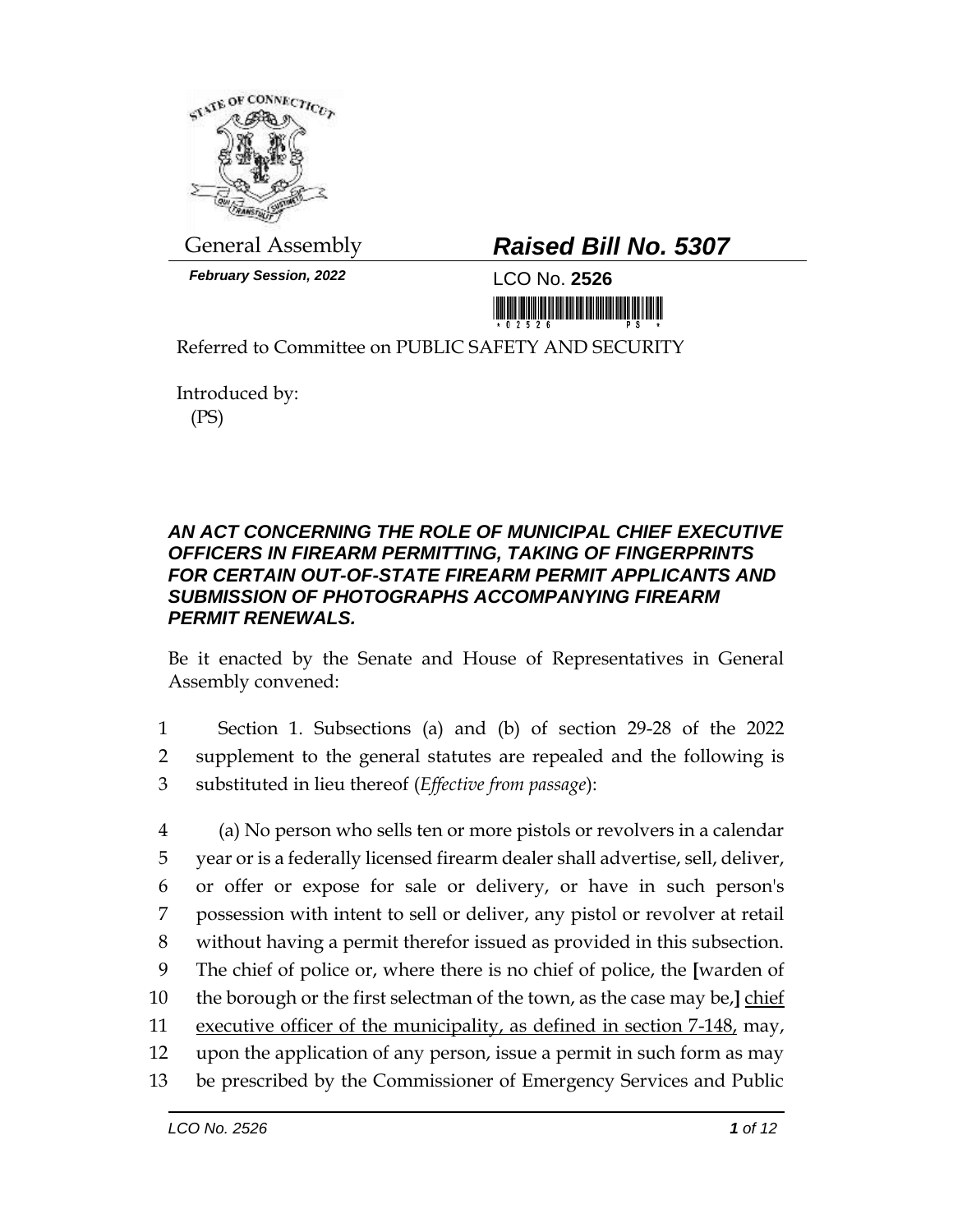Protection for the sale at retail of pistols and revolvers within the jurisdiction of the authority issuing such permit. No permit for the sale at retail of any pistol or revolver shall be issued unless the applicant holds a valid eligibility certificate for a pistol or revolver issued pursuant to section 29-36f or a valid state permit to carry a pistol or revolver issued pursuant to subsection (b) of this section and the applicant submits documentation sufficient to establish that local zoning requirements have been met for the location where the sale is to take place, except that any person selling or exchanging a pistol or revolver for the enhancement of a personal collection or for a hobby or who sells all or part of such person's personal collection of pistols or revolvers shall not be required to submit such documentation for the location where the sale or exchange is to take place.

 (b) Upon the application of any person having a bona fide permanent residence within the jurisdiction of any such authority, such chief of police **[**, warden or selectman**]** or, where there is no chief of police, such chief executive officer may issue a temporary state permit to such person to carry a pistol or revolver within the state, provided such authority shall find that such applicant intends to make no use of any pistol or revolver which such applicant may be permitted to carry under such permit other than a lawful use and that such person is a suitable person to receive such permit. No state or temporary state permit to carry a pistol or revolver shall be issued under this subsection if the applicant (1) has failed to successfully complete a course approved by the Commissioner of Emergency Services and Public Protection in the safety and use of pistols and revolvers including, but not limited to, a safety or training course in the use of pistols and revolvers available to the public offered by a law enforcement agency, a private or public educational institution or a firearms training school, utilizing instructors certified by the National Rifle Association or the Department of Energy and Environmental Protection and a safety or training course in the use of pistols or revolvers conducted by an instructor certified by the state or the National Rifle Association, (2) has been convicted of (A) a felony, or (B) on or after October 1, 1994, a violation of section 21a-279 or section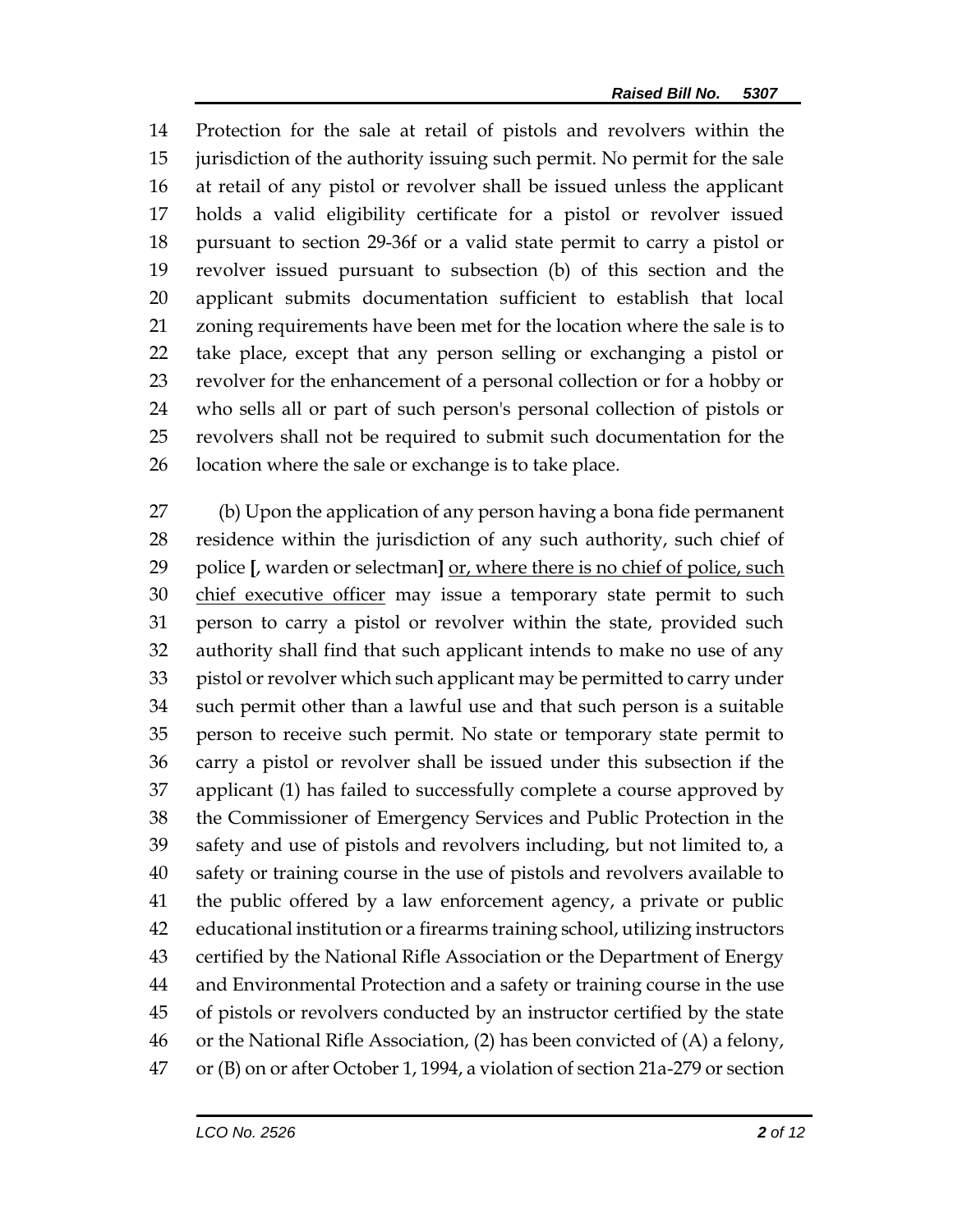53a-58, 53a-61, 53a-61a, 53a-62, 53a-63, 53a-96, 53a-175, 53a-176, 53a-178 or 53a-181d, (3) has been convicted as delinquent for the commission of a serious juvenile offense, as defined in section 46b-120, (4) has been discharged from custody within the preceding twenty years after having been found not guilty of a crime by reason of mental disease or defect pursuant to section 53a-13, (5) (A) has been confined in a hospital for persons with psychiatric disabilities, as defined in section 17a-495, within the preceding sixty months by order of a probate court, or (B) has been voluntarily admitted on or after October 1, 2013, to a hospital for persons with psychiatric disabilities, as defined in section 17a-495, within the preceding six months for care and treatment of a psychiatric disability and not solely for being an alcohol-dependent person or a drug-dependent person as those terms are defined in section 17a-680, (6) is subject to a restraining or protective order issued by a court in a case involving the use, attempted use or threatened use of physical force against another person, including an ex parte order issued pursuant to section 46b-15 or 46b-16a, (7) is subject to a firearms seizure order issued pursuant to subsection (d) of section 29-38c after notice and hearing, (8) is prohibited from shipping, transporting, possessing or receiving a 67 firearm pursuant to 18 USC  $922(g)(4)$ , (9) is an alien illegally or unlawfully in the United States, or (10) is less than twenty-one years of age. Nothing in this section shall require any person who holds a valid permit to carry a pistol or revolver on October 1, 1994, to participate in any additional training in the safety and use of pistols and revolvers. No person may apply for a temporary state permit to carry a pistol or revolver more than once within any twelve-month period, and no temporary state permit to carry a pistol or revolver shall be issued to any person who has applied for such permit more than once within the preceding twelve months. Any person who applies for a temporary state permit to carry a pistol or revolver shall indicate in writing on the application, under penalty of false statement in such manner as the issuing authority prescribes, that such person has not applied for a temporary state permit to carry a pistol or revolver within the past twelve months. Upon issuance of a temporary state permit to carry a pistol or revolver to the applicant, the local authority shall forward the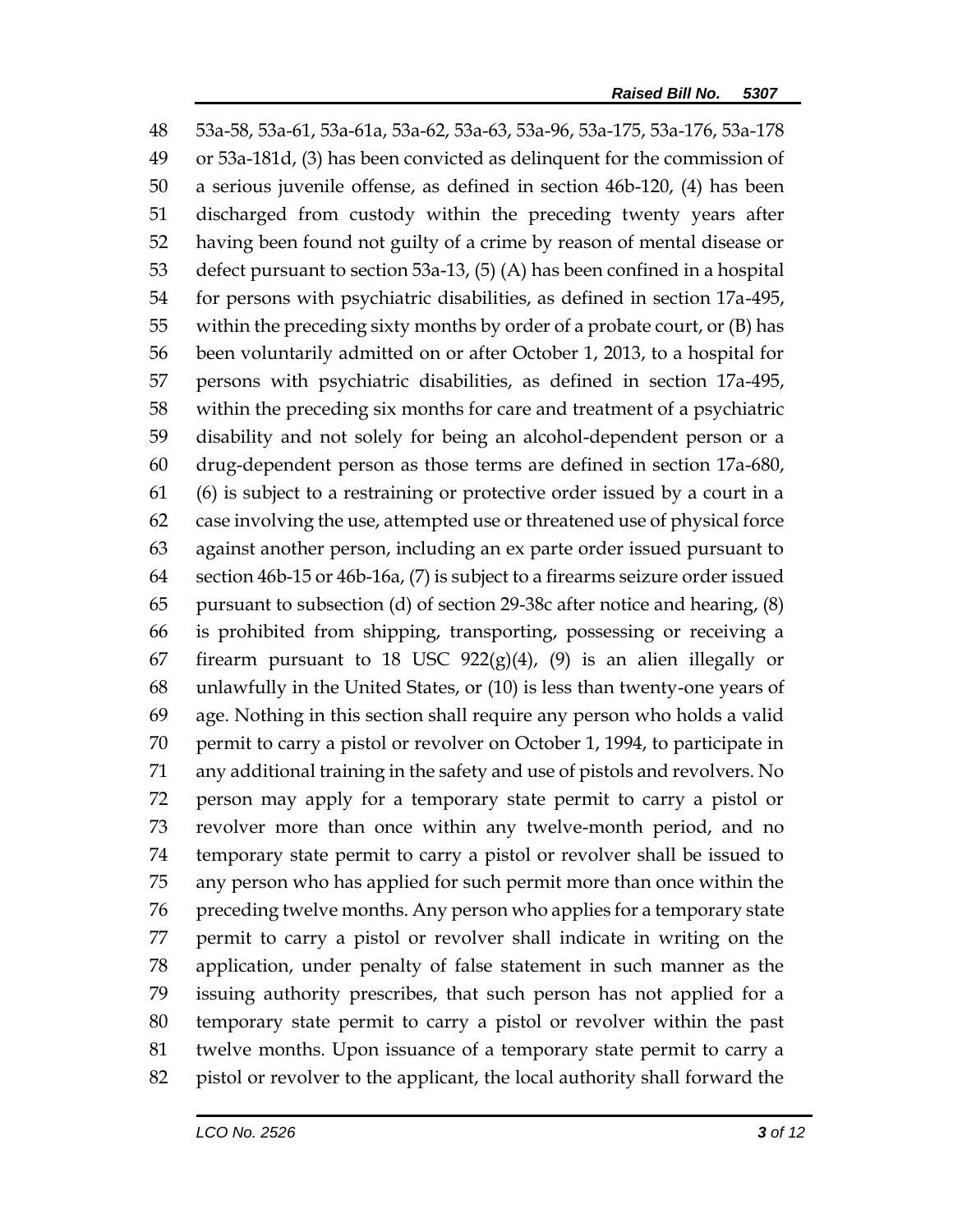original application to the commissioner. Not later than sixty days after receiving a temporary state permit, an applicant shall appear at a location designated by the commissioner to receive the state permit. The commissioner may then issue, to any holder of any temporary state permit, a state permit to carry a pistol or revolver within the state. Upon issuance of the state permit, the commissioner shall make available to the permit holder a copy of the law regarding the permit holder's responsibility to report the loss or theft of a firearm and the penalties associated with the failure to comply with such law. Upon issuance of the state permit, the commissioner shall forward a record of such permit to the local authority issuing the temporary state permit. The commissioner shall retain records of all applications, whether approved or denied. The copy of the state permit delivered to the permittee shall be laminated and shall contain a full-face photograph of such permittee. A person holding a state permit issued pursuant to this subsection shall notify the issuing authority within two business days of any change of such person's address. The notification shall include the old address and the new address of such person.

 Sec. 2. Subsection (b) of section 29-28 of the 2022 supplement to the general statutes, as amended by section 3 of public act 21-67, is repealed and the following is substituted in lieu thereof (*Effective June 1, 2022*):

 (b) Upon the application of any person having a bona fide permanent residence within the jurisdiction of any such authority, such chief of police **[**, warden or selectman**]** or, where there is no chief of police, such 107 chief executive officer may issue a temporary state permit to such person to carry a pistol or revolver within the state, provided such authority shall find that such applicant intends to make no use of any 110 pistol or revolver which such applicant may be permitted to carry under such permit other than a lawful use and that such person is a suitable person to receive such permit. No state or temporary state permit to carry a pistol or revolver shall be issued under this subsection if the applicant (1) has failed to successfully complete a course approved by the Commissioner of Emergency Services and Public Protection in the safety and use of pistols and revolvers including, but not limited to, a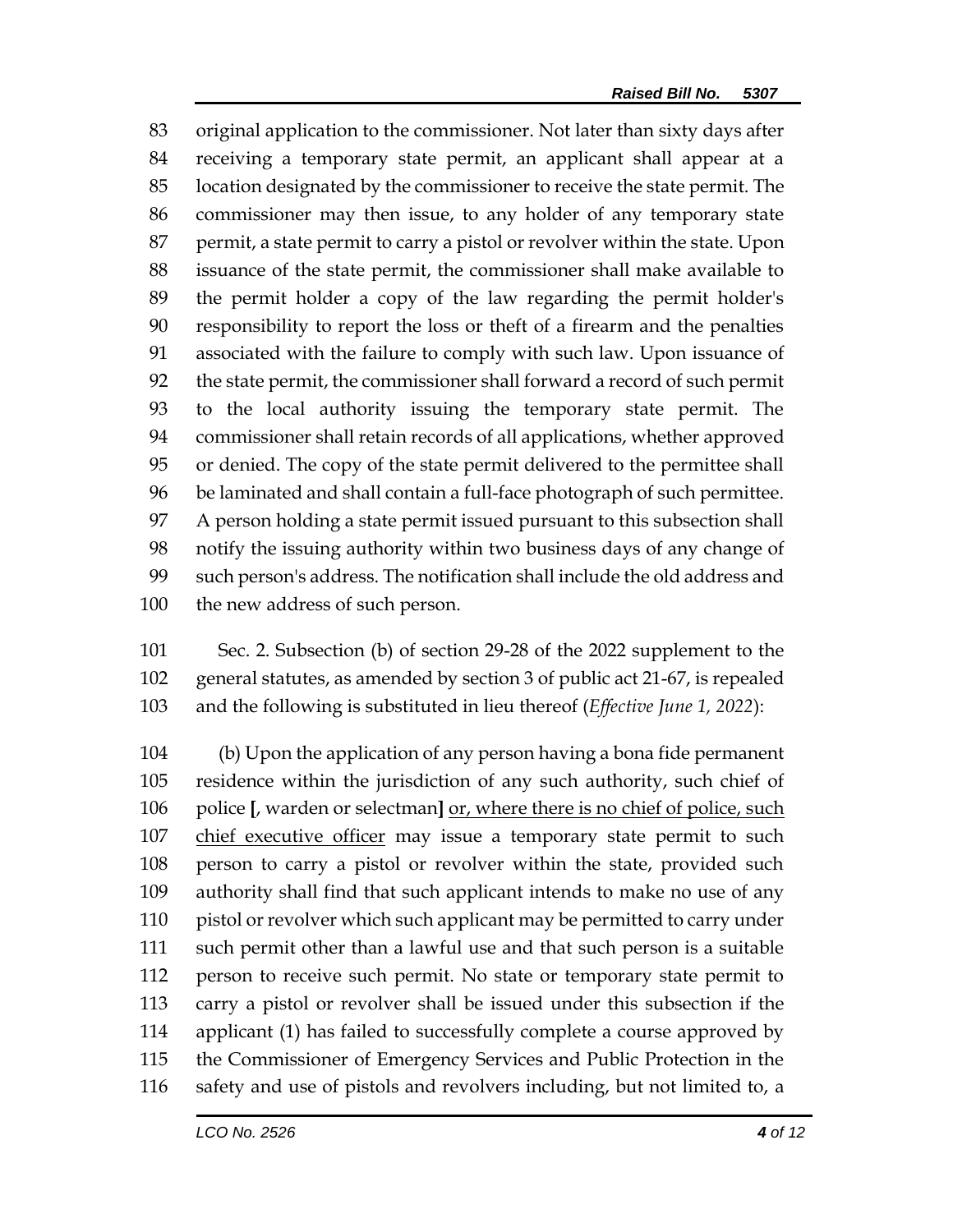safety or training course in the use of pistols and revolvers available to the public offered by a law enforcement agency, a private or public educational institution or a firearms training school, utilizing instructors certified by the National Rifle Association or the Department of Energy and Environmental Protection and a safety or training course in the use of pistols or revolvers conducted by an instructor certified by the state or the National Rifle Association, (2) has been convicted of (A) a felony, or (B) a misdemeanor violation of section 21a-279 on or after October 1, 2015, or (C) a misdemeanor violation of section 53a-58, 53a-61, 53a-61a, 53a-62, 53a-63, 53a-96, 53a-175, 53a-176, 53a-178 or 53a-181d during the preceding twenty years, (3) has been convicted as delinquent for the commission of a serious juvenile offense, as defined in section 46b-120, (4) has been discharged from custody within the preceding twenty years after having been found not guilty of a crime by reason of mental disease or defect pursuant to section 53a-13, (5) (A) has been confined in a hospital for persons with psychiatric disabilities, as defined in section 17a-495, within the preceding sixty months by order of a probate court, or (B) has been voluntarily admitted on or after October 1, 2013, to a hospital for persons with psychiatric disabilities, as defined in section 17a-495, within the preceding six months for care and treatment of a psychiatric disability and not solely for being an alcohol-dependent 138 person or a drug-dependent person as those terms are defined in section 17a-680, (6) is subject to a restraining or protective order issued by a court in a case involving the use, attempted use or threatened use of physical force against another person, including an ex parte order issued pursuant to section 46b-15 or 46b-16a, (7) is subject to a firearms seizure order issued prior to June 1, 2022, pursuant to section 29-38c after notice and hearing, or a risk protection order or risk protection investigation order issued on or after June 1, 2022, pursuant to section 29-38c, (8) is prohibited from shipping, transporting, possessing or 147 receiving a firearm pursuant to 18 USC  $922(g)(4)$ , (9) is an alien illegally or unlawfully in the United States, or (10) is less than twenty-one years of age. Nothing in this section shall require any person who holds a valid permit to carry a pistol or revolver on October 1, 1994, to participate in any additional training in the safety and use of pistols and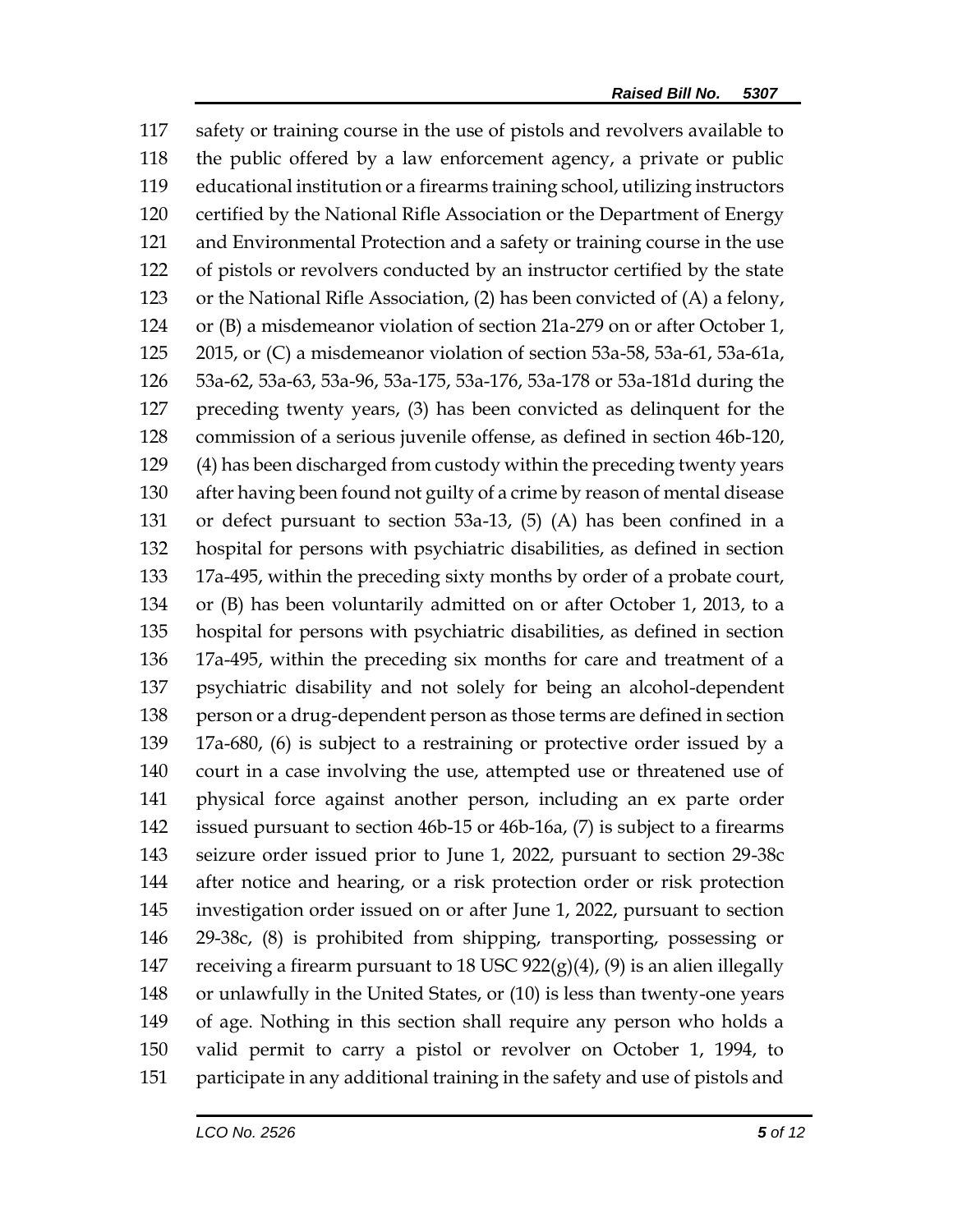revolvers. No person may apply for a temporary state permit to carry a pistol or revolver more than once within any twelve-month period, and no temporary state permit to carry a pistol or revolver shall be issued to any person who has applied for such permit more than once within the preceding twelve months. Any person who applies for a temporary state permit to carry a pistol or revolver shall indicate in writing on the application, under penalty of false statement in such manner as the issuing authority prescribes, that such person has not applied for a temporary state permit to carry a pistol or revolver within the past twelve months. Upon issuance of a temporary state permit to carry a pistol or revolver to the applicant, the local authority shall forward the original application to the commissioner. Not later than sixty days after receiving a temporary state permit, an applicant shall appear at a location designated by the commissioner to receive the state permit. The commissioner may then issue, to any holder of any temporary state permit, a state permit to carry a pistol or revolver within the state. Upon issuance of the state permit, the commissioner shall make available to the permit holder a copy of the law regarding the permit holder's responsibility to report the loss or theft of a firearm and the penalties associated with the failure to comply with such law. Upon issuance of the state permit, the commissioner shall forward a record of such permit to the local authority issuing the temporary state permit. The commissioner shall retain records of all applications, whether approved or denied. The copy of the state permit delivered to the permittee shall be laminated and shall contain a full-face photograph of such permittee. A person holding a state permit issued pursuant to this subsection shall notify the issuing authority within two business days of any change of such person's address. The notification shall include the old address and the new address of such person.

 Sec. 3. Subsection (a) of section 29-28a of the general statutes is repealed and the following is substituted in lieu thereof (*Effective from passage*):

184 (a) Requests for temporary state permits under section 29-28, as 185 amended by this act, shall be submitted to the chief of police, or, where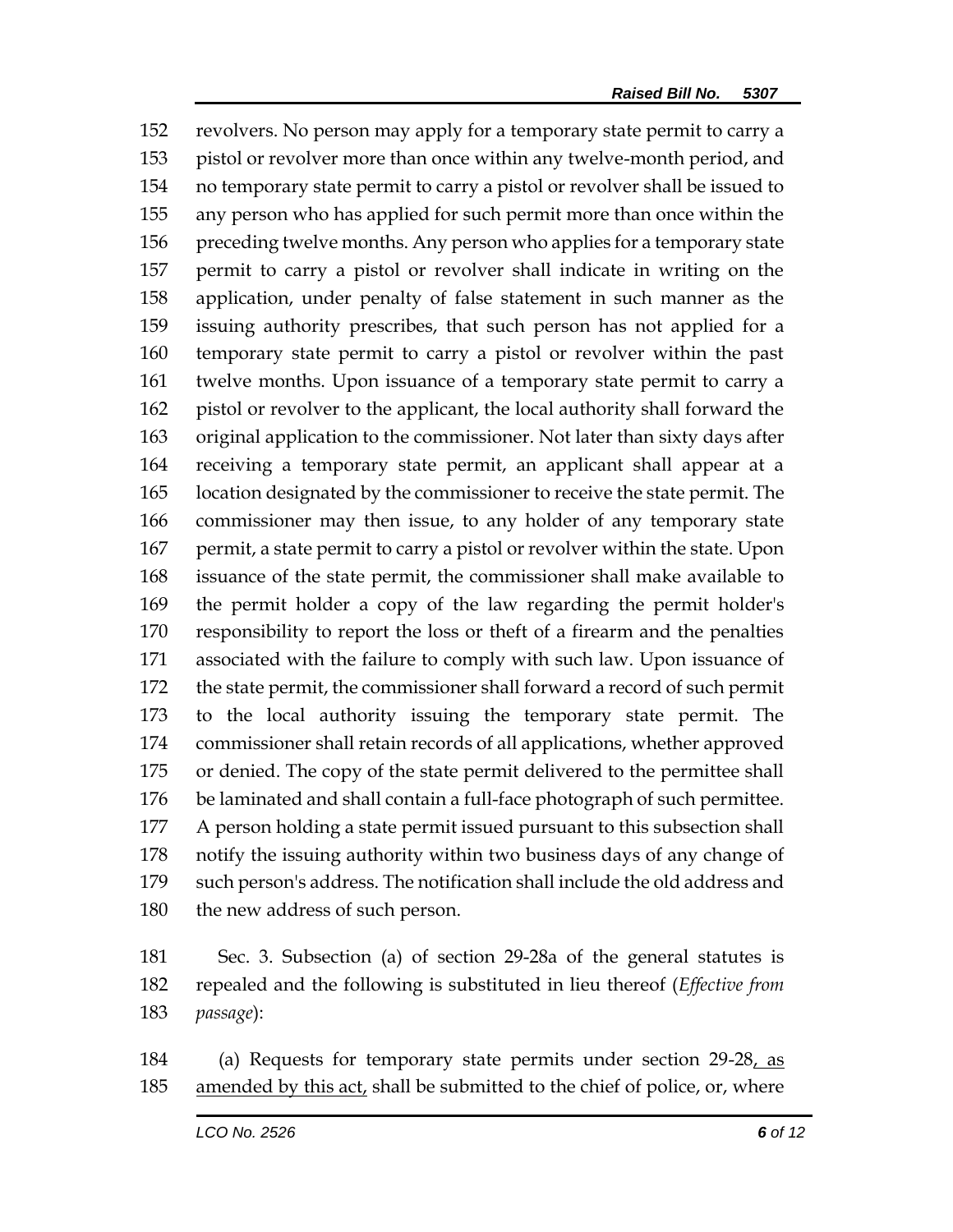there is no chief of police, to the **[**warden of the borough or the first selectman of the town, as the case may be**]** chief executive officer of the municipality, as defined in section 7-148, on application forms prescribed by the Commissioner of Emergency Services and Public Protection. Upon written request by any person for a temporary state permit not on a prescribed application form, or upon request by any person for such application form, the local authority shall supply such forms. When any such request is made in person at the office of the local authority, the local authority shall supply such application form immediately. When any such request is made in any other manner, the local authority shall supply such application form not later than one week after receiving such request. If such application form is not supplied within the time limits required by this section, the request therefor shall constitute a sufficient application. If any local authority fails to supply an application form upon the request of any person, such person may request an application form from the Commissioner of Emergency Services and Public Protection or any barracks of the Division of State Police, and the time limits and procedures set forth in this section for handling requests for such forms shall be applicable.

 Sec. 4. Subsection (b) of section 29-29 of the general statutes is repealed and the following is substituted in lieu thereof (*Effective from passage*):

 (b) The local authority, or the commissioner in the case of an application pursuant to subsection (f) of section 29-28, as amended by 210 this act, shall take the fingerprints of such applicant or conduct any other method of positive identification required by the State Police Bureau of Identification or the Federal Bureau of Investigation, unless the local authority or the commissioner determines that the fingerprints of such applicant have been previously taken and the applicant's identity established, and such applicant presents identification that the local authority or the commissioner verifies as valid. The local authority 217 or the commissioner shall record the date the fingerprints were taken in the applicant's file and, within five business days of such date, shall forward such fingerprints or other positive identifying information to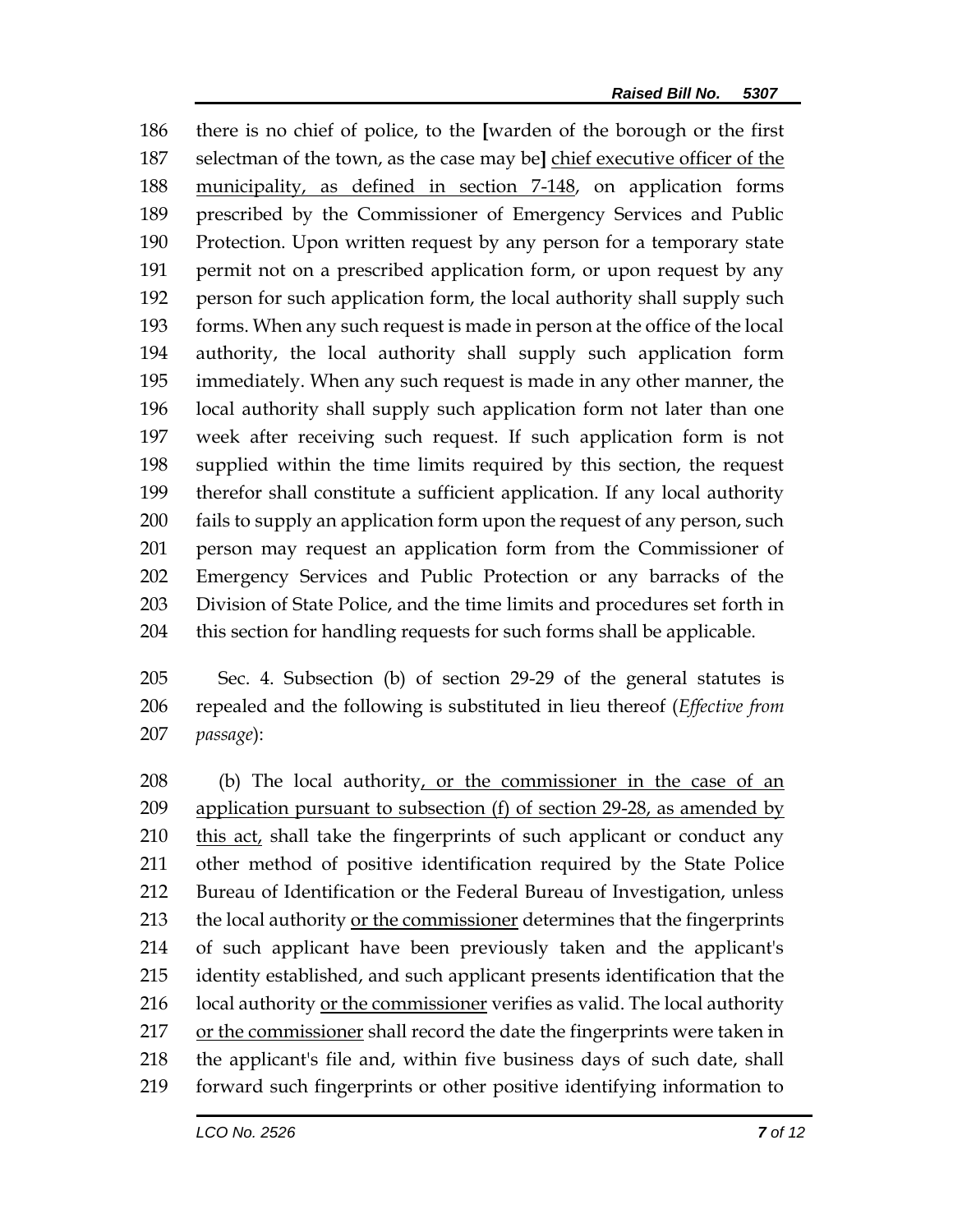the State Police Bureau of Identification which shall conduct criminal history records checks in accordance with section 29-17a.

 Sec. 5. Subsection (f) of section 29-30 of the general statutes is repealed and the following is substituted in lieu thereof (*Effective July 1, 2022*):

 (f) The issuing authority shall send a notice of the expiration of a state permit to carry a pistol or revolver, issued pursuant to section 29-28, as 226 amended by this act, to the holder of such permit, by first class mail, not less than ninety days before such expiration, and shall enclose with such notice a form for the renewal of said state permit. The holder of such permit may mail the form for renewal to the issuing authority and the issuing authority shall accept such form as a valid application for renewal, provided the holder (1) completed the form according to instructions provided by the Department of Emergency Services and Public Protection, (2) enclosed the appropriate fee to renew, in accordance with subsection (a) of this section, (3) enclosed a copy of 235 proof of citizenship or legal residency of the holder, (4) enclosed a full- face photograph of the holder, **[**that is either notarized or date stamped,**]** and (5) is otherwise eligible for such permit pursuant to section 29-28, as amended by this act. A state permit to carry a pistol or revolver, issued pursuant to section 29-28, as amended by this act, shall be valid for a period of ninety days after the expiration date, except this provision shall not apply to any state permit to carry a pistol or revolver which has been revoked or for which revocation is pending, pursuant to section 29-32.

 Sec. 6. Subsection (e) of section 29-33 of the general statutes is repealed and the following is substituted in lieu thereof (*Effective from passage*):

 (e) Upon the sale, delivery or other transfer of any pistol or revolver, the person making the purchase or to whom the same is delivered or transferred shall sign a receipt for such pistol or revolver, which shall contain the name and address of such person, the date of sale, the caliber, make, model and manufacturer's number and a general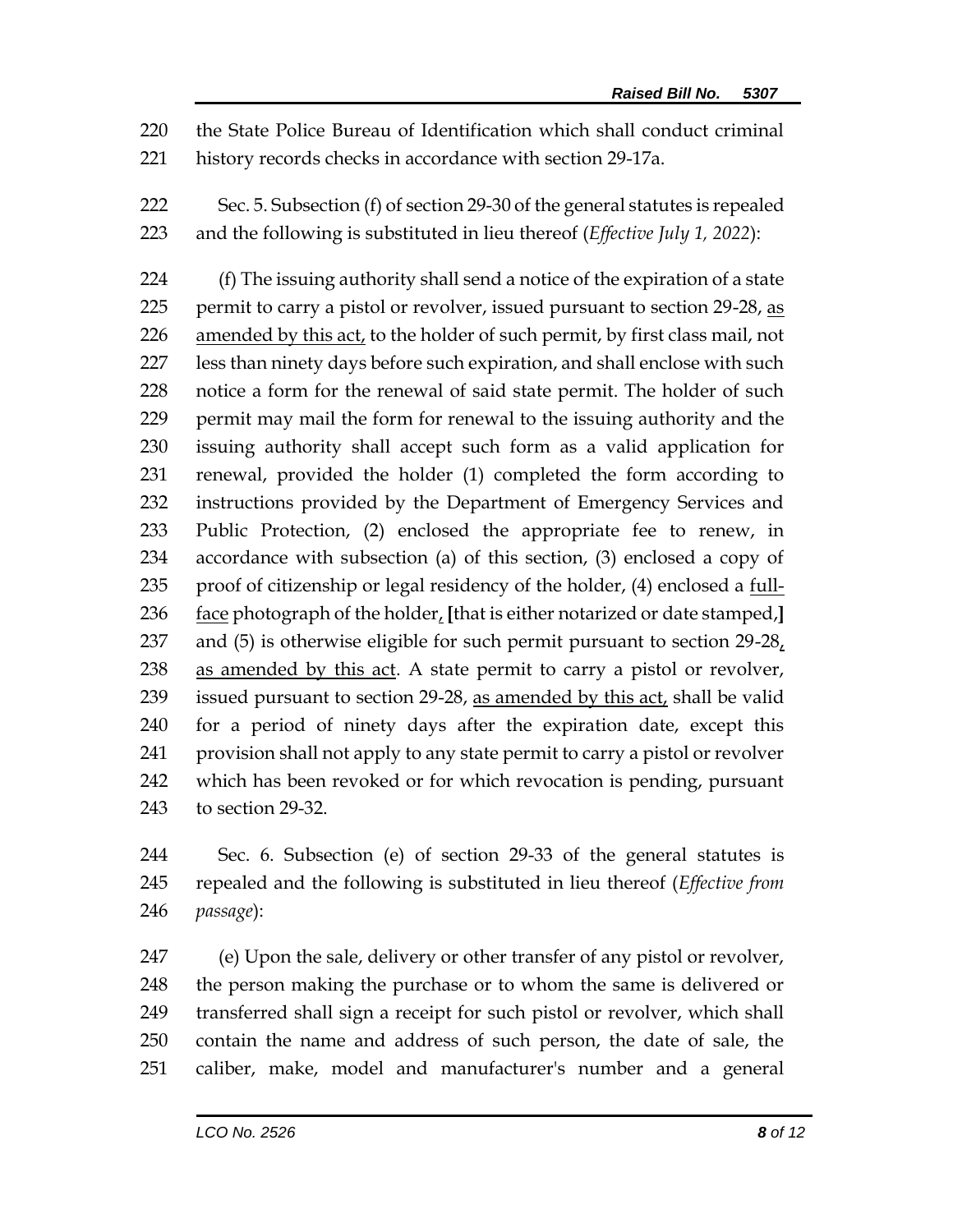description of such pistol or revolver, the identification number of such person's permit to carry pistols or revolvers, issued pursuant to 254 subsection (b) of section 29-28, as amended by this act, permit to sell at retail pistols or revolvers, issued pursuant to subsection (a) of said section, or eligibility certificate for a pistol or revolver, issued pursuant to section 29-36f, if any, and the authorization number designated for the transfer by the Department of Emergency Services and Public Protection. The person, firm or corporation selling such pistol or revolver or making delivery or transfer thereof shall give one copy of 261 the receipt to the person making the purchase of such pistol or revolver or to whom the same is delivered or transferred, shall retain one copy of the receipt for at least five years, and shall send, by first class mail, or electronically transmit, within forty-eight hours of such sale, delivery or other transfer, one copy of the receipt to the Commissioner of Emergency Services and Public Protection and one copy of the receipt to the chief of police or, where there is no chief of police, the **[**warden of 268 the borough or the first selectman of the town, as the case may be, of the 269 town] chief executive officer of the municipality, as defined in section 7-, in which the transferee resides.

 Sec. 7. Subsection (d) of section 29-37a of the general statutes is repealed and the following is substituted in lieu thereof (*Effective from passage*):

 (d) No person, firm or corporation may sell, deliver or otherwise 275 transfer, at retail, any long gun to any person unless such person makes application on a form prescribed and furnished by the Commissioner of Emergency Services and Public Protection, which shall be attached by the transferor to the federal sale or transfer document and filed and retained by the transferor for at least twenty years or until such transferor goes out of business. Such application shall be available for inspection during normal business hours by law enforcement officials. No such sale, delivery or other transfer of any long gun shall be made until the person, firm or corporation making such sale, delivery or transfer has ensured that such application has been completed properly and has obtained an authorization number from the Commissioner of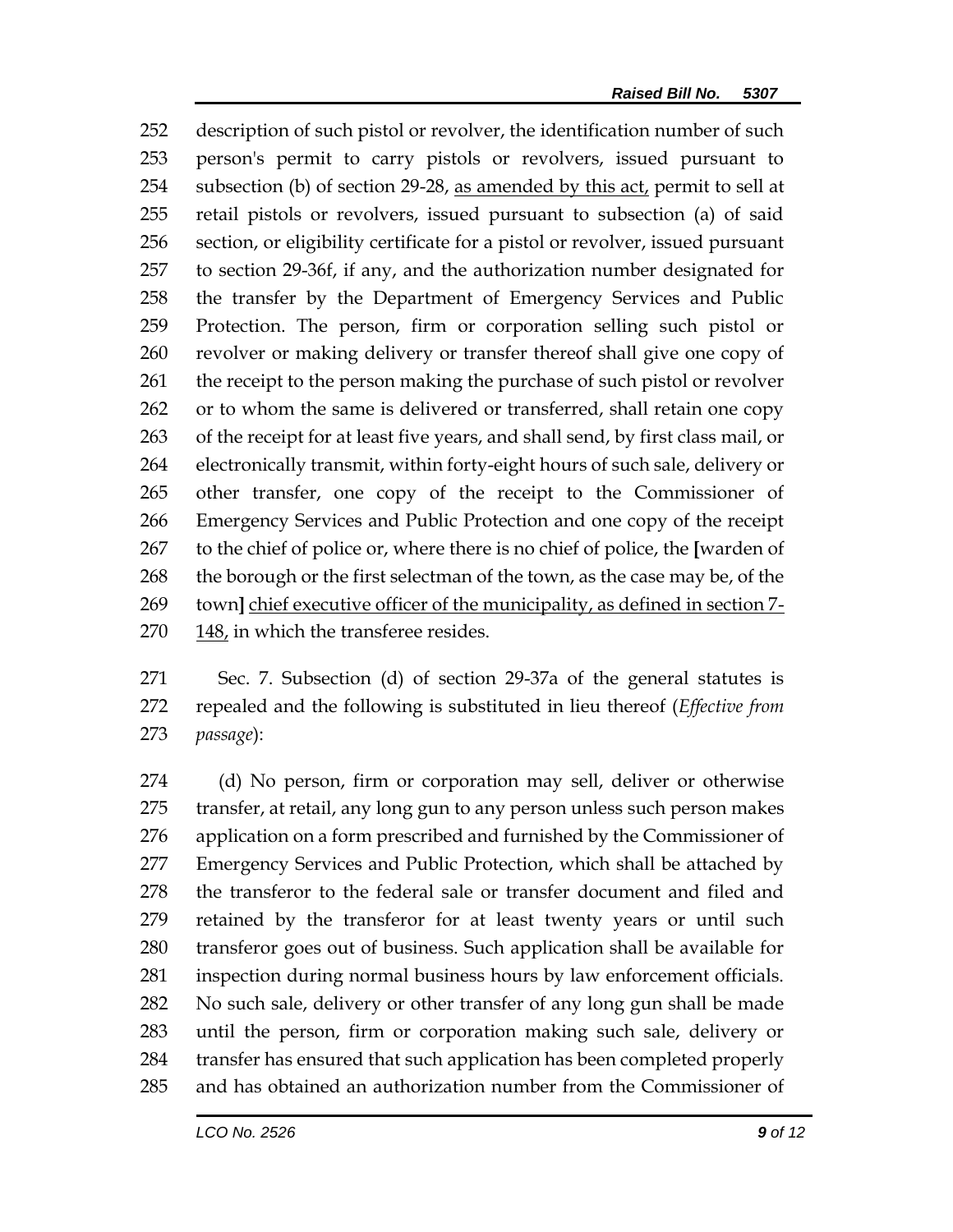Emergency Services and Public Protection for such sale, delivery or transfer. The Department of Emergency Services and Public Protection shall make every effort, including performing the national instant criminal background check, to determine if the applicant is eligible to receive such long gun. If it is determined that the applicant is ineligible 291 to receive such long gun, the Commissioner of Emergency Services and Public Protection shall immediately notify the person, firm or corporation to whom such application was made and no such long gun shall be sold, delivered or otherwise transferred to such applicant by such person, firm or corporation. When any long gun is delivered in connection with any sale or purchase, such long gun shall be enclosed in a package, the paper or wrapping of which shall be securely fastened, and no such long gun when delivered on any sale or purchase shall be loaded or contain any gunpowder or other explosive or any bullet, ball or shell. Upon the sale, delivery or other transfer of the long gun, the transferee shall sign in triplicate a receipt for such long gun, which shall contain the name, address and date and place of birth of such transferee, the date of such sale, delivery or transfer and the caliber, make, model and manufacturer's number and a general description thereof. Not later than twenty-four hours after such sale, delivery or transfer, the transferor shall send by first class mail or electronically transfer one receipt to the Commissioner of Emergency Services and Public Protection and one receipt to the chief of police or, where there is no chief of police, the **[**warden of the borough or the first selectman, of the town**]** chief executive officer of the municipality, as defined in section 7- 148, in which the transferee resides, and shall retain one receipt, together with the original application, for at least five years.

 Sec. 8. Subdivision (3) of subsection (f) of section 29-37a of the general statutes is repealed and the following is substituted in lieu thereof (*Effective from passage*):

 (3) Upon the sale, delivery or other transfer of the long gun, the transferor or transferee shall complete a form, prescribed by the Commissioner of Emergency Services and Public Protection, that contains the name and address of the transferor, the name and address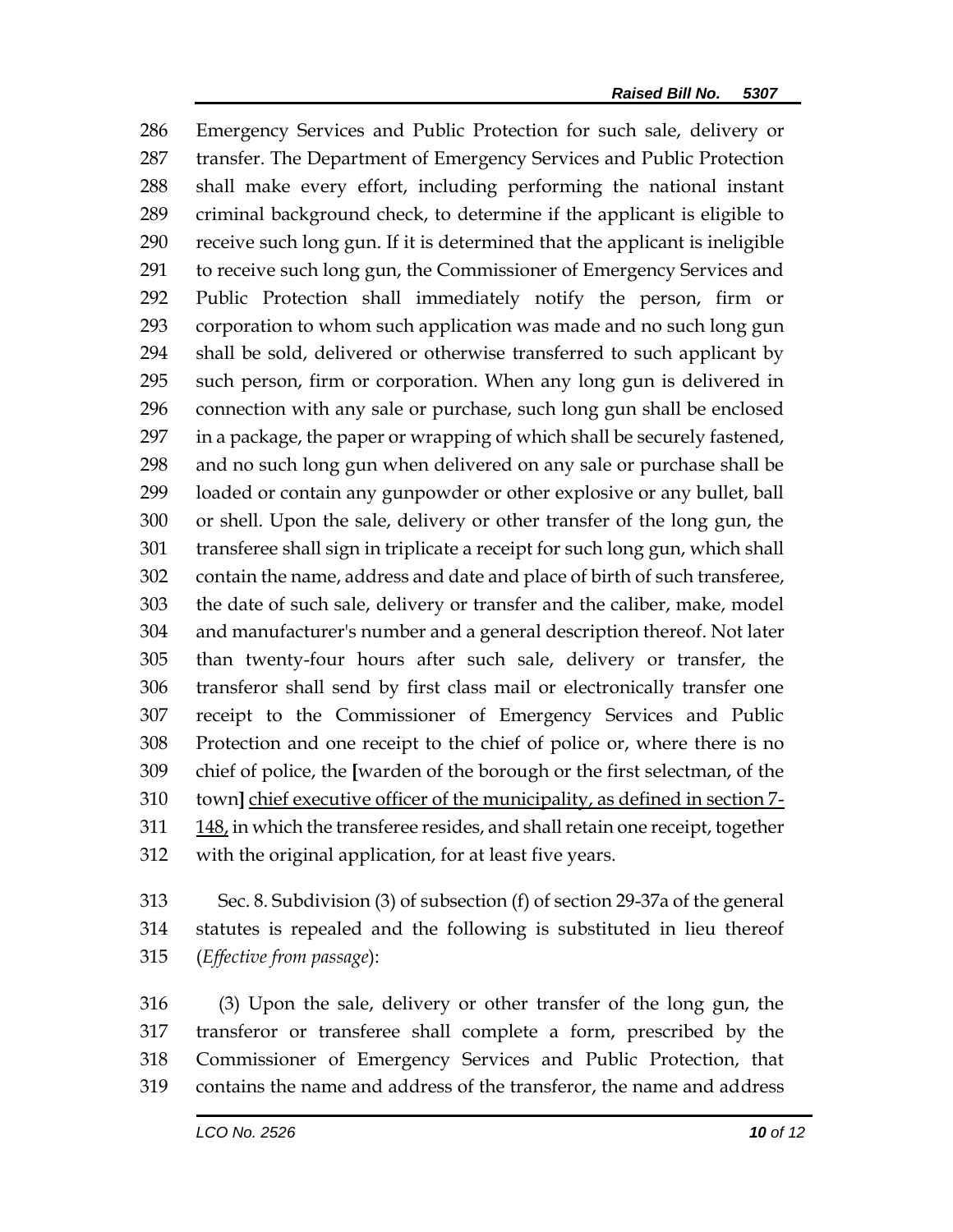of the transferee, the date and place of birth of such transferee, the firearm permit or certificate number of the transferee, the firearm permit or certificate number of the transferor, if any, the date of such sale, delivery or transfer, the caliber, make, model and manufacturer's number and a general description of such long gun and the authorization number provided by the department. Not later than twenty-four hours after such sale, delivery or transfer, the transferor shall send by first class mail or electronically transfer one copy of such form to the Commissioner of Emergency Services and Public Protection and one copy to the chief of police or, where there is no chief of police, the **[**warden of the borough or the first selectman, of the town**]** chief executive officer of the municipality, as defined in section 7-148, in which the transferee resides, and shall retain one copy, for at least five years.

 Sec. 9. Subsection (b) of section 29-37g of the general statutes is repealed and the following is substituted in lieu thereof (*Effective from passage*):

 (b) Not later than thirty days before commencement of a gun show, the gun show promoter shall notify the chief of police or, where there is no chief of police, the **[**warden of the borough or the first selectman of the town**]** chief executive officer of the municipality, as defined in 341 section 7-148, in which the gun show is to take place of the date, time, duration and location of the gun show.

| This act shall take effect as follows and shall amend the following<br>sections: |              |                    |
|----------------------------------------------------------------------------------|--------------|--------------------|
| Section 1                                                                        | from passage | $29-28(a)$ and (b) |
| Sec. 2                                                                           | June 1, 2022 | $29-28(b)$         |
| Sec. 3                                                                           | from passage | $29 - 28a(a)$      |
| Sec. 4                                                                           | from passage | $29-29(b)$         |
| Sec. 5                                                                           | July 1, 2022 | $29-30(f)$         |
| Sec. 6                                                                           | from passage | $29-33(e)$         |
| Sec. 7                                                                           | from passage | $29-37a(d)$        |
| Sec. 8                                                                           | from passage | $29-37a(f)(3)$     |
| Sec. 9                                                                           | from passage | $29-37g(b)$        |

This act shall take effect as follows and shall amend the following